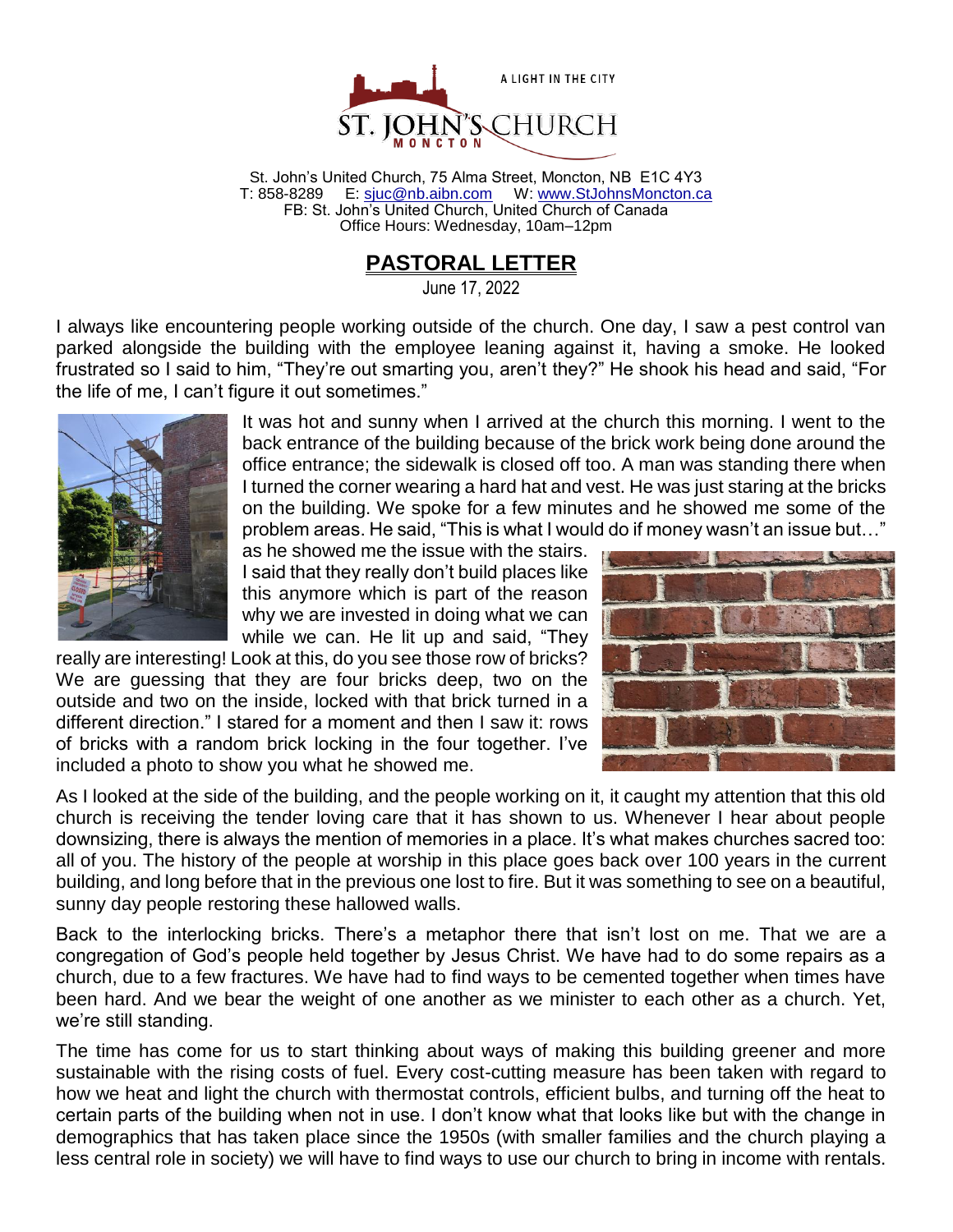

Another change to the building is the installation of an iron gate on one of the Victoria Street entrance. (The work isn't complete but it looks great!) As you may recall, I've spent more than a few moments talking about the amount of crime happening in that entrance with regard to drug use and vandalism. Every so, often I even find people up there slicing the plastic off of wires to get the copper. It has also been a place where many will congregate and sometimes people will start building a shelter and set fires, which has led to the fire department being called several times. All that to

say that we have exhausted all of our efforts to build relationships, ask politely, and do what we can to set boundaries around the building to keep it safe and to make it safe for people to be here.

I think it's a hopeful sign to the city of our commitment to be a downtown church with all of the issues facing the downtown core now which we are seeing highlighted in the Times and Transcript and on the televised news about concerned citizens. We have to continue to be a light to the city as we address food insecurity and make our downtown a bit safer and by being a good neighbour.

When I was in the sanctuary for a few moments I could hear the workers outside. I looked up, and I saw them through the stained-glass windows. A bit surreal seeing people that high up off of the ground through coloured glass. It gave me an image of downtown angels fluttering around with hard hats and emergency vests. I thought, "Well, those are the kinds of angels this church seems to need." Angels to care for us and to show us that we aren't alone and that sharing Good News is hard work.



Paul doesn't seem to have a lot to say about interlocking bricks in his letters but he does talk a lot about Jesus holding us together. In the book of Colossians he writes,

He is the image of the invisible God, the firstborn of all creation; for in him all things in heaven and on earth were created, things visible and invisible, whether thrones or dominions or rulers or powers—all things have been created through him and for him. He himself is before all things, and in him all things hold together. He is the head of the body, the church; he is the beginning, the firstborn from the dead, so that he might come to have first place in everything. For in him all the fullness of God was pleased to dwell…

I pray this letter finds you well, and I thank God for each and every one of you. Happy Father's Day to those who observe it. For those for whom this is a hard or bittersweet time, may God be gentle with your hearts.

*The Rev. Aaron Billard* **Minister** 

> *The bulletin and pastoral letter are dedicated in Loving Memory of Winston & Phyllis Dryden*

*by Marcy Dryden-West*

## *MEMORIAL*

*A donation has been made to the Mission & Service Fund in memory of: Margaret "Marg" MacEachern Fergus (sister of the Rev. Dr. Douglas MacEachern) by Roberta Bunker and family*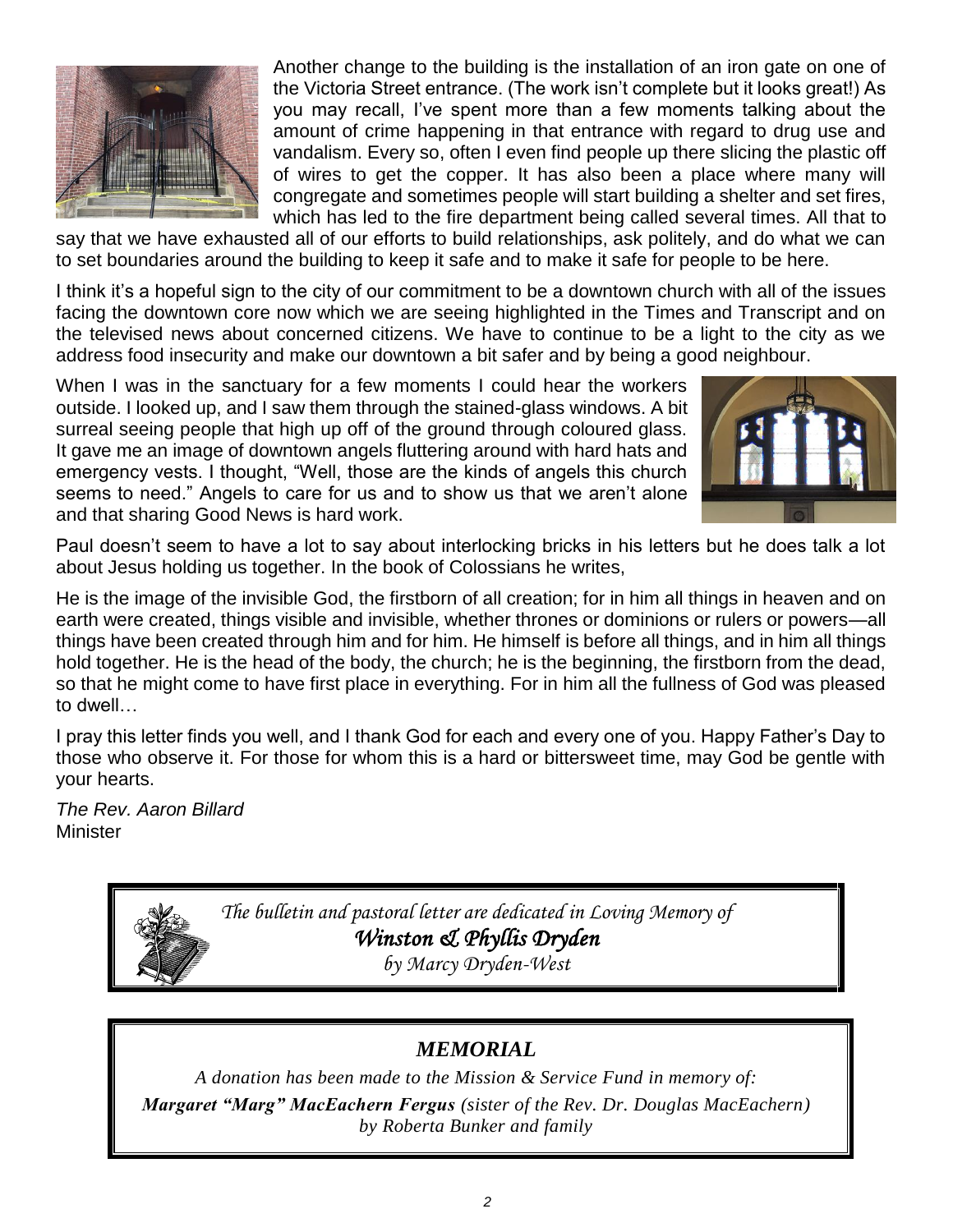# **NOTICES, UPCOMING MEETINGS & EVENTS**

Check our website at www.stjohnsmoncton.ca for on-line Worship, calendar, and more.

| June 19          | Sun.  | $11:00$ a.m. | $WORSHIP$ – in-person (mask required) & online                                                                                                                                                                        |  |
|------------------|-------|--------------|-----------------------------------------------------------------------------------------------------------------------------------------------------------------------------------------------------------------------|--|
| June 22          | Wed.  | 9am-1pm      | <b>Church office open (weekly)</b>                                                                                                                                                                                    |  |
| June 23          | Thur. | 6:30 p.m.    | <b>Choir</b>                                                                                                                                                                                                          |  |
| June 24          | Fri.  | 9am-1pm      | <b>Church office open (weekly)</b>                                                                                                                                                                                    |  |
| June 24          | Fri.  | $10:30$ a.m. | Worship at Royal Court Chapel, 6th Floor, Riverview, with the<br>Rev. Aaron Billard. If you are a resident there, we ask you to help<br>us spread the word to members of the congregation who live at<br>Royal Court. |  |
| June 26          | Sun.  | $11:00$ a.m. | $WORSHIP - in-person$ (mask required) & online<br>- Communion                                                                                                                                                         |  |
| July 1           | Fri.  |              | Church office closed - Canada Day                                                                                                                                                                                     |  |
| <b>July 2-31</b> |       |              | St. John's UC closed for vacations; the church telephone and mail<br>will be checked regularly                                                                                                                        |  |
| Aug. 1           | Mon.  |              | <b>Church office closed - NB Day</b>                                                                                                                                                                                  |  |
| Aug. 2           | Tues. |              | St. John's UC re-opens with Office Admin. working from home                                                                                                                                                           |  |
| Aug. 3           | Wed.  | 9am-1pm      | <b>Church office open (weekly)</b>                                                                                                                                                                                    |  |
| Aug. 5           | Fri.  | 9am-1pm      | <b>Church office open (weekly)</b>                                                                                                                                                                                    |  |
| Aug. 7           | Sun.  | $10:00$ a.m. | $WORSHIP$ – in-person (mask required) (note time change)                                                                                                                                                              |  |

**SOBEYS & SUPERSTORE GIFT CARDS** are once again available and will be sold each Sunday in the Sanctuary before and after Worship and at the Church Office on Wednesdays between 10:00: a.m.-12:00 p.m.



*We make 4% on every card sold. ~ Your support is needed & appreciated.*

#### **GRADUATES OF ST. JOHN'S**

If you are or anyone in your family or anyone you know from the congregation is graduating from high school, vocational, school, college, university, or any other programs that should be recognized, please let Valerie or Aaron know so that we can acknowledge them in worship. Thank you!

**MAY FINANCIALS** have now been posted to the church website. The financial report for the period ending May 2022 is a follows:

|                 | 2022         | 2021         |
|-----------------|--------------|--------------|
| <b>Income</b>   | \$88,558.63  | \$96,438.60  |
| <b>Expenses</b> | \$159,969.61 | \$111,961.75 |
| <b>Deficit</b>  | \$71,410.98  | \$15,523.15  |

A difference of **\$ 55,887.83** over last year.

This difference is due primarily to four things:

- an increase in contract salaries over last year
- the near doubling of furnace fuel costs over last year
- the repair of the Primary Swell Division on the organ, and
- the YTD loss on investments